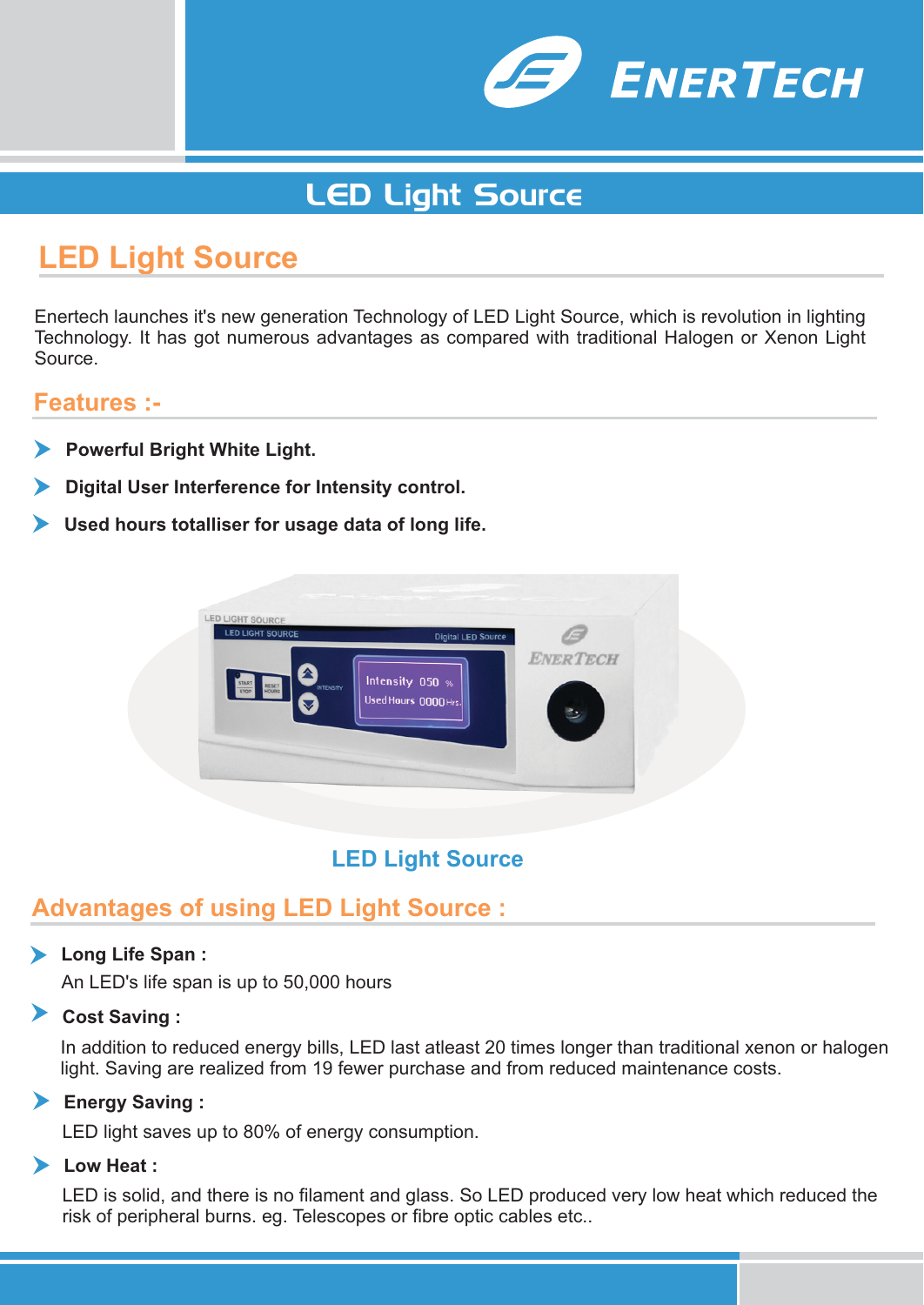

# **Technical Specification**

| <b>Model</b>                        | <b>LED Light Source</b>             |
|-------------------------------------|-------------------------------------|
| <b>Display</b>                      | <b>Graphical LCD Display</b>        |
| Life Span of LED                    | @ 50000 Hours                       |
| Power                               | 100 watts                           |
| <b>Light Guide Connection</b>       | Storz Type                          |
| <b>Intensity Control</b>            | 0 to 100 %                          |
| <b>Colour Temperature</b>           | $6000^\circ$ K                      |
| <b>Operation Temperature</b>        | 10 $^{\circ}$ C to 40 $^{\circ}$ C  |
| <b>Operation Humidity</b>           | 10% to 90%                          |
| Dimension ( $W \times H \times D$ ) | 290 mm x 125 mm x 305 mm            |
| Frequency                           | 50 HZ                               |
| Voltage                             | 170 V - 270 V AC (110 VAC optional) |
| Weight                              | $3.5$ kg                            |

## **Classification**

| <b>Safety Class</b>                   |                             |
|---------------------------------------|-----------------------------|
| Type                                  | BF                          |
| Manufactured and Tested Acc to        | IEC 601-1-1 and IEC 601-1-2 |
| Classification of Directive 93/42 EEC |                             |

## **Accessories**

### **Fiber Optics Cable**

**International Quality Autoclavable CE Marked Conformance to : 93 / 42 / EEC Medical Device Directive**